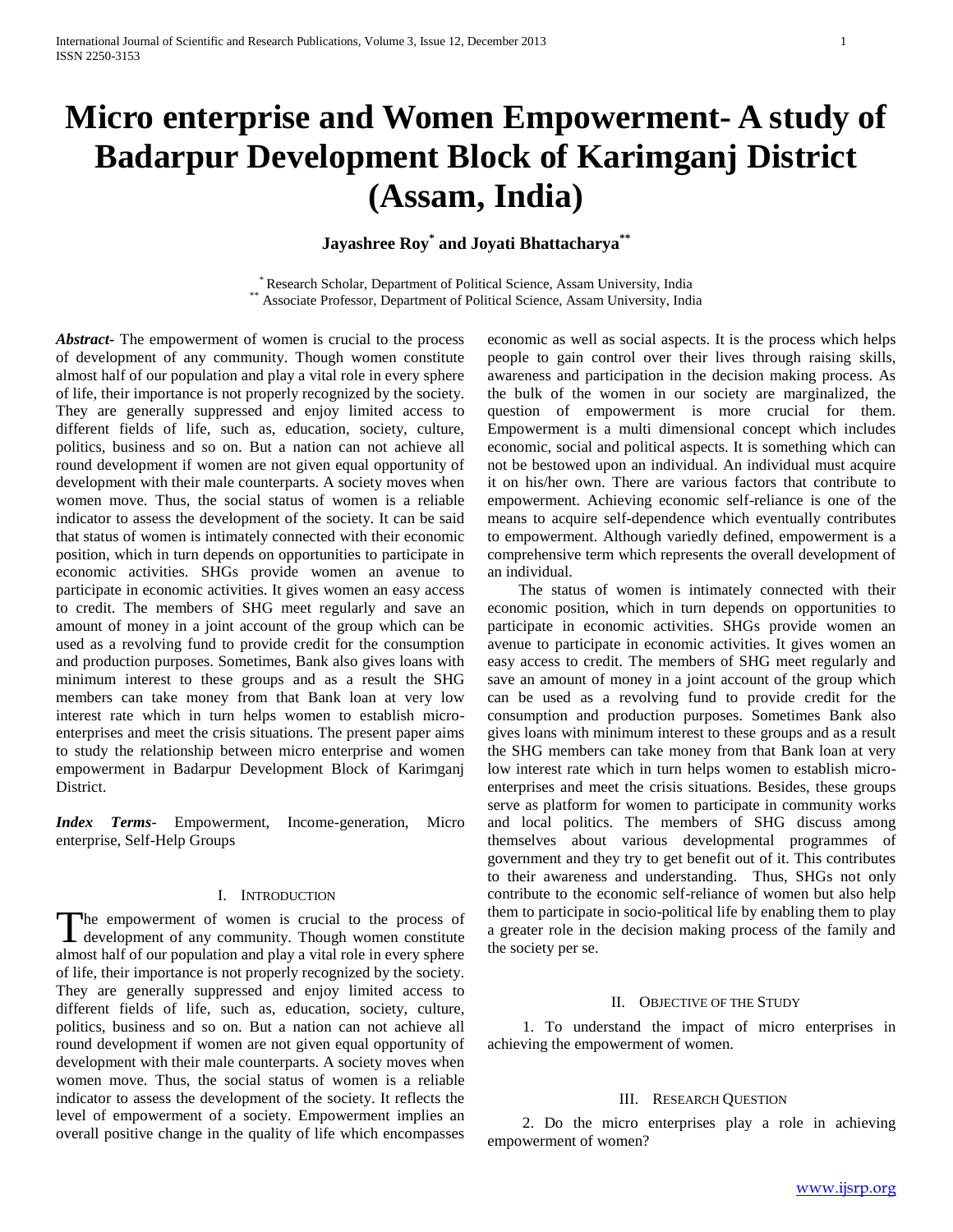#### IV. METHODOLOGY

 The present study has been carried out in two villages of Badarpur Development Block of Karimganj District. From the two villages five women SHGs have been selected randomly and

50 percent of the total member of the groups have been selected for the purpose of the study which made a sample of 25 members.

## V. SAMPLING DESIGN



#### VI. ESTIMATION PROCEDURE

 To estimate the level of empowerment of women certain parameters like increase in income, share of the respondents to household income, changes in decision making, political participation and awareness towards social evils have been taken into consideration for the purpose of the study.

#### VII. DATA COLLECTION

 The data for the present study will be collected both from primary and secondary sources. Primary data will be collected from the members of the Self-Help Groups through interview schedule. Other relevant data will be collected from Block Development Office (BDO) and District Rural Development Agency (DRDA).Besides, books, journals, periodicals and internet will be consulted for the purpose of gathering secondary data.

#### VIII. FINDINGS AND DISCUSSION

 One of the basic objectives of the formation of Self-Help Group (SHG) is to create economic self-reliance to women. The member of the SHGs establishes small scale and micro enterprises with the help of credit from the group fund. They also

get subsidy from the Government and loans from the Banks. The present study has been carried out in two villages namely, Patharakandi and West Hasanpur of Badarpur Development Block of Karimganj District. It was found that the total population of Patharakandi village was 851 whereas in West Hasanpur village the population was 2500. It was also found that 65 percent of the population in Patharakandi village was dominated by Hindu population whereas 35 percent of populations were Muslim in West Hasanpur village. On the other hand, in West Hasanpur village, 30 percent are Hindu and 70 percent are the Muslim. In this context, it is important to mention here that majority of the Hindu population in both the villages were belonging to Schedule Caste (SC) community. As per as literacy is concerned, 80 percent of the population in Patharakandi village were literate whereas, in West Hasanpur village 50 percent of the total population were literate. It was also observed that in both the villages, majority of the SHG members are actively engaged in income generating activities by establishing micro enterprises of their own. In this context, it is important to mention here that majority of the micro enterprises were women dominated in both the villages. In the present study, all the women dominated micro enterprises have been taken into consideration.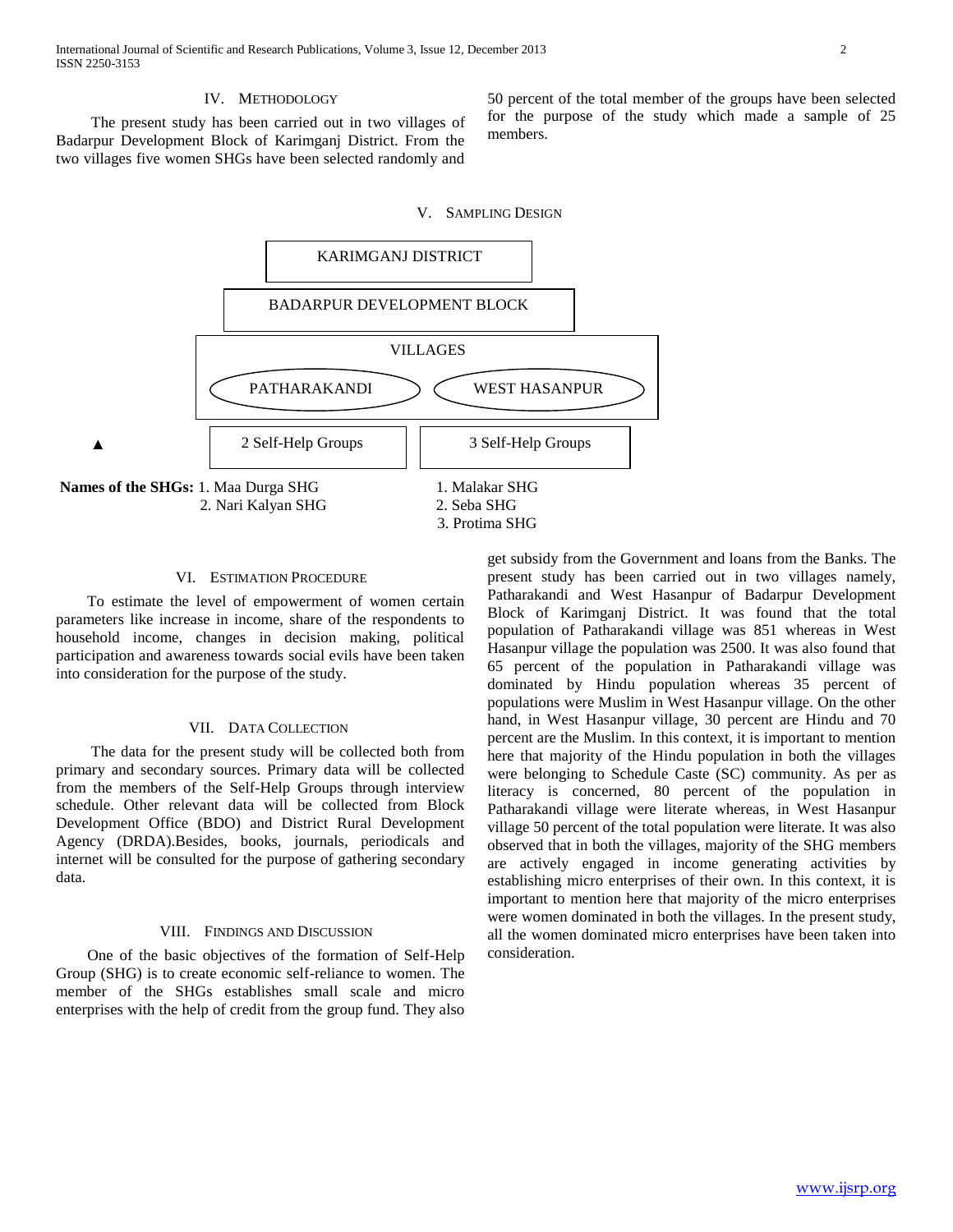| Names of the villages                                                            | Income generating Activities/ Micro<br>enterprises    | Final Products which have<br>market value                                                     |  |
|----------------------------------------------------------------------------------|-------------------------------------------------------|-----------------------------------------------------------------------------------------------|--|
| Patharakandi                                                                     | Dairy Farm, Poultry Farm, Bamboo<br>and Cane Industry | Milk, Egg, Meat, Decorative Items,<br>Chair, Table, Shital Pati (Mat made<br>from cane)       |  |
| Dry Fish and Fermented Fish Industry<br>and Coconut Farm<br><b>West Hasanpur</b> |                                                       | Dry Fish, Fermented Fish, Coconut as<br>fruit and Coconut thread (made from<br>coconut husk). |  |

|  |  | Table: 1 Income Generating Activities/ micro enterprises in Patharakandi and West Hasanpur village. |
|--|--|-----------------------------------------------------------------------------------------------------|
|  |  |                                                                                                     |

# Source: Field Survey

 From the above table 1, it was found that both the villages differ in their micro enterprises. In Patharakandi village, there are dairy farms, poultry farms, bamboo and cane industry. Whereas, in West Hasanpur village, majority of the SHG members are actively engaged in dry fish and fermented fish making. Small sections of the SHG members are also engage in coconut farming in West Hasanpur village. The products produced by the members of the SHG in both the villages are milk, egg, meat, decorative items, chair, table, shital pati, dry fish, fermented fish and coconut thread. These products are sold hand to hand. From West Hasanpur village dry fish and fermented fish are supplied through out the District as well as whole North Eastern region. Cane and Bamboo related goods are sold in the local markets and other goods are also locally consumed.

# **Table: 2 Facilities that ensures women empowerment**

| <b>Changes after Establishing Micro</b> | Responses of the Respondents in Percentage $(\% )$ |     |  |
|-----------------------------------------|----------------------------------------------------|-----|--|
| <b>Enterprises</b>                      | Yes                                                | No. |  |
| 1. Increase in Income                   | 93                                                 | 07  |  |
| 2. Share in Household Activity          | 87                                                 | 13  |  |
| 3. Decision Making Ability              | 76                                                 | 24  |  |
| 4. Political / Social Participation     | 89                                                 | 11  |  |
| 5. Increase in Awareness                | 92                                                 | 08  |  |

*Source: Field Survey*

 From the above table 2, it was found that 93 percent of the respondents reported that after establishing micro enterprises they have increased their monthly income which in turn helps them to contribute in their household activity which was reported by 87 percent of the respondents. 76 percent of the respondents viewed that they can take decision within the family. This was possible only because of economic independence which they achieved after establishing micro enterprises of their own. In addition to this, participation in both political and social activities has also increased which was reported by 89 percent of the respondents. Majority of the respondents go to the Gaon Sabha meetings regularly whereas some of them got elected in the Panchayati Raj Institutions. Above all, there was a remarkable change among the respondents regarding the awareness level. 92 percent of the respondents have reported that they are more aware of various social evils and more concern about various developmental schemes of the Government of India. This is possible only because the SHG members meet regularly and

discuss among themselves about various developmental schemes and programmes of Government.

#### IX. CONCLUSION

 To sum up, it can be concluded that Self-Help Groups provide women to participate in economic activities. For a country like India where there is large scale unemployment and poverty, SHGs are considered as boon for the poor people. They not only earn money but also learn different entrepreneurial skills and techniques which were provided to them by the Government and Non Government Organizations. Apart from these facilities, the importance of micro enterprises can not be neglected. When women get financial independence, then they can avail different opportunities which are very important for overall development of her personality. Thus, there is a direct linkage between micro enterprise and women empowerment. In this context, the present study "Micro enterprise and Women Empowerment-A study of Badarpur Development Block of Karimganj District" is significant.